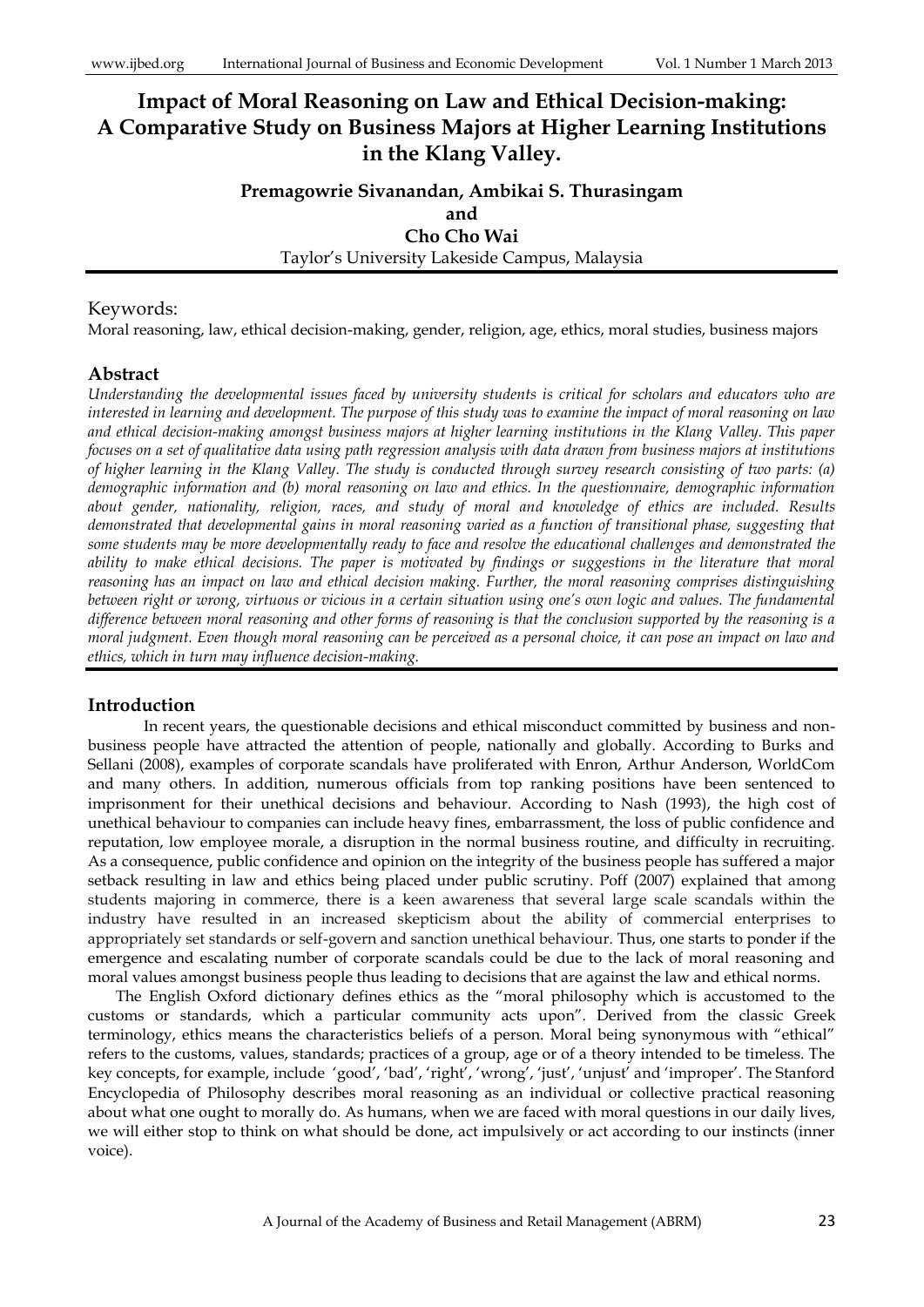According to layman terms, law is understood as being a general rule of conduct. The English Oxford dictionary defines law as "the body of rules (enacted or customary) recognised by a community as binding". According to the positivist, John Austin, law is described as a command set by a superior being to an inferior being and enforced by sanction. The Black's dictionary of law defines law as "…….that which is laid down, ordained or established, a rule or method according to which phenomenon or actions co-exists or follow each other, that which must be obeyed and followed by citizens, subject to sanctions or legal consequences".

The principles of natural law determine not only the workings of nature as the laws of physics do, but also prescribe what proper behaviour for human being is. Natural law theorists maintain that any man-made law, which is in conflict with natural law, is not true law. In modern terminology, we can say that in order for a law to be part of a legal system, it should be in conformity with current moral principles. In other words, law should be just and fair from a moral perspective Harris, (1980).

Law specifies with sanctions when and how people will be held responsible for engaging in forbidden behaviour. This function is perhaps the most fundamental function of law. Law acts as a supplement to informal methods, which society uses to control undesirable behaviour. The underlying purposes of law are to protect the freedom of individuals and to ensure that a stable social condition is created to live in harmony and peace, which can only be achieved with widespread commitment and support from the society.

According to Thurasingam and Sivanandan (2012), the purpose of ethics is to make people good. The purpose of law, on the other hand, is to maintain order in society by upholding human rights and the common good. Thus, how does moral reasoning fit into this context? Buller, Kohls and Anderson (1991) explain that global business' ethics take into account both moral attitudes and moral reasoning. However, the relationship between these elements is ambiguous. They further conclude that individuals from different cultures may share similar attitudes towards questionable business practices having used reasoning based on different values. Hence, the purpose of this study is to examine the impact of moral reasoning on law and ethical decision-making amongst business majors at institutions of higher learning in the Klang Valley.

### **Literature review**

#### **1) Impact of Moral Reasoning on Law**

Natural law theory understood as a theory of law takes positive law that is law laid down by humans for humans, to be inherently and genuinely normative necessarily conferring genuine rights and imposing genuine obligations Torben, (2003). The theory accounts for this binding force by asserting that positive law is conceptually connected with moral values like justice and the common good. Generally speaking, the idea is that there is a higher law, which we can discover by using our reason and which confers binding force on positive law, if and in so far as the latter is in keeping with the former. More specifically, natural law theory asserts (i) that there is a conceptual connection between law and morality, and (ii) that moral values and standards exist independently of people's beliefs and attitudes.

On this analysis, the moral authority of law is part of the concept of law, and the thesis that an unjust law cannot be legally valid, i.e., cannot be a law at all *(lex injusta non est lex)*, turns out to be a corollary to (i) above. Legal positivism is a general and descriptive theory of law of the type advanced by scholars like John Austin, Hans Kelsen, H. L. A. Hart and Joseph Raz. Here, it is not a theory telling the judge how he should decide hard cases or when civil disobedience is justified.

Legal positivism thus conceived could perhaps be described as a meta-theory, a theory about theories of law, because it aims to lay down requirements that any adequate theory of law must meet (Austin). Since legal positivists usually exclude from the study of law questions concerning the moral value of law, they tend to describe law in terms of formal features, saying for example that it is a "specific social technique of a coercive order" Raz (1979).

Philosophers tend to conceive of normativity in general as that which is common to the normative (right, wrong, duty) and the evaluative (good, bad) in regard to theoretical as well as practical questions. The reason is that law necessarily claims to trump moral and other reasons for action. That is to say, law does not, except in extreme cases, recognize as legally relevant conflicts between legal and moral reasons for action. From the viewpoint of the courts, acts of civil disobedience and conscientious objection cannot be accepted, unless there is a legal norm authorizing the judge to take certain moral arguments into account. Now, as many writers have noted, the obvious way to account for the normativity of law is to argue that having a legal right or obligation is having a special kind of moral right or obligation Dworkin (1986 ) and Fuller (1958 )are among others, have analyzed the normativity of law along these lines.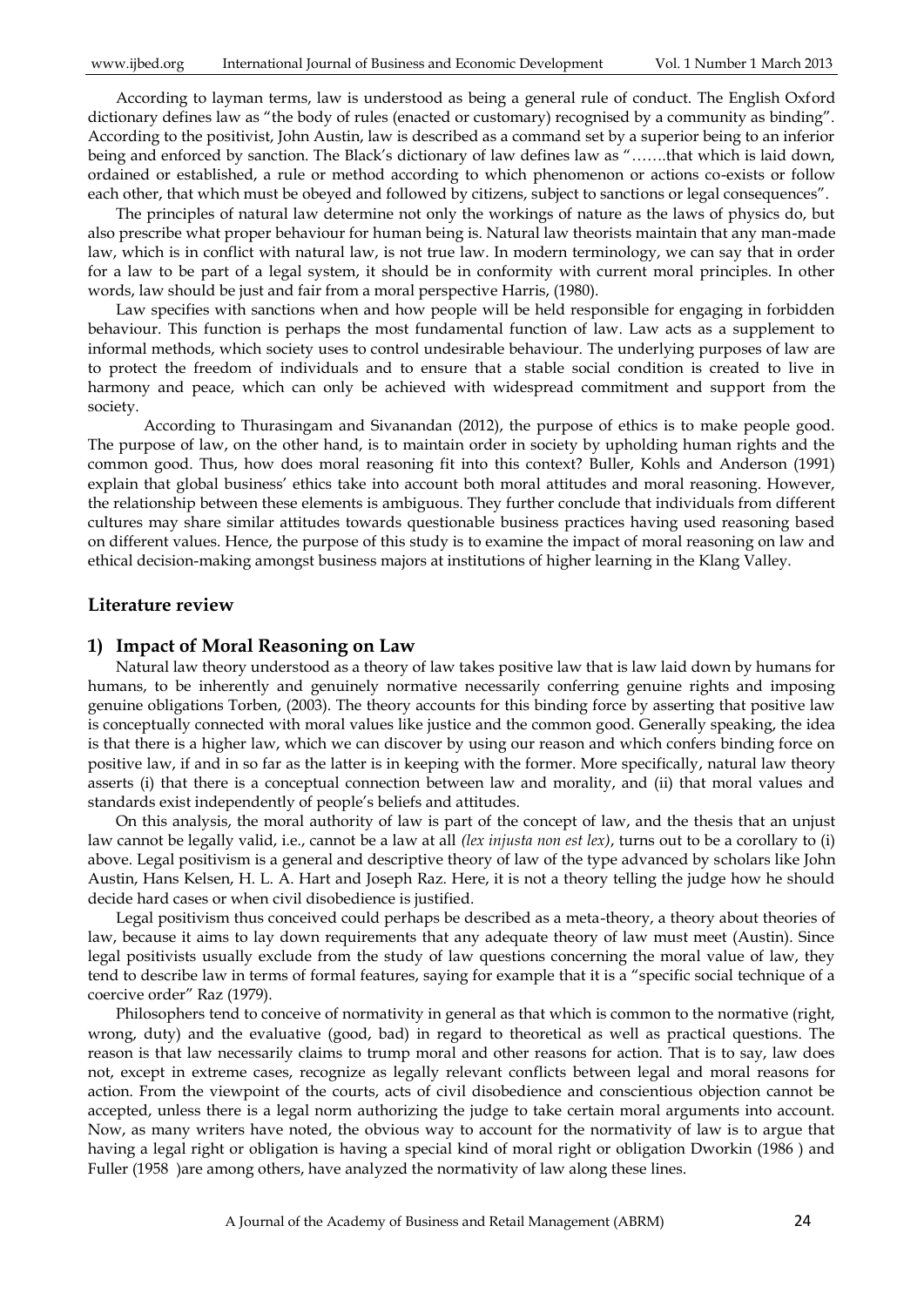This moral conception, of law's normativity, is attractive, because it makes it clear why we should care about our legal rights and obligations and why we should obey the law. For on this analysis, a person who is legally obligated to do X is necessarily morally obligated to do X; and that explains why we should be interested in our legal rights and obligations, and it also explains what it means to have an obligation to obey the law. But not everyone believes that having a legal right or obligation is having a special kind of moral right or obligation. Some maintain instead that having a legal right or obligation is having a sort of strictly legal right or obligation, that is, a legal right or obligation sui generis Torben,(1995). H. L. A. Hart's critique of John Austin's theory of law illustrates the strictly legal conception of law's normativity. Hart rejects Austin's sanction theory of legal obligation because he believes it obliterates the important distinction between being obligated to do something and being obliged (or forced) to do it.

Dworkin also suggests that our obligation to obey the law rides on the back of other moral reasons, and that we have such an obligation only if these other moral reasons obtain. The obligation to obey the law, in other words, does not provide an independent moral reason of the same order as our other moral reasons, to be weighed against them. Rather, it gains its weight only from their weight. Even this dependence relation can take several different forms. The existence of a law makes least difference to our moral obligations if it simply reflects obligations we had before the passing of the law. The law against committing murder is one such example. It would be perverse to say that the existence of a law against murder makes any difference to what we, who are subject to it, ought morally to do.

Rawls (1999) suggests that the 'desire to act justly and the desire to express our nature as free moral persons turn out to specify what is practically speaking the same desire. This final claim puts forward a consideration which lies at the heart of Rawls's moral philosophy, which helps us make sense of his endeavour. What is in our good, he assumes, cannot go against our nature. But how, he asks, can anyone demand that we live by principles of right which require us to subordinate the pursuit of the good to the commands of justice? The answer is that only by doing so can we be true to our nature and be free and the desire to express our nature as a free and equal rational being can be fulfilled only by acting on the principles of right and justice as having first priority. This is a consequence of the condition of finality: since these principles are regulative, the desire to act upon them is satisfied only to the extent that it is likewise regulative with respect to other desires.

### 2) **Impact of Moral Reasoning on Ethical Decision-making**

We are currently living in a time where everyday decisions pose a significant impact on the world around us. The collective impact of individual decisions albeit ethical or non-ethical decisions carry ramifications that can affect global sustainability and cost others their lives. Poff (2007) reasons that educators are educating students not in the Adam Smith world where the collective impact of local decisions has eroded the environmental sustainability and where lifestyle choices for the few often come at the cost to many. Trevino (1992) asserts that over the past decade, a number of business ethics researchers have turned to moral psychology for theory, constructs and measures that could be applied to social scientific research in the business ethics domain. Armstrong (1993) further stressed that ethics should be part of the contextspecific accounting training because moral reasoning is a crucial component of professional judgment.

For students, the development of moral reasoning is influenced by interaction with their peers, parents and teachers. Husted & Dozier et. al. (1996) state that a study-broad experience may expose a student to different forms of moral reasoning but should not have the same impact upon the student's own moral reasoning as would a mono-cultural education within his or her national education system. Ethical decision-making behaviour has two major dimensions, which are the behavioral choice dimension and normative-affective dimension. Here, individuals often struggle with their thoughts and feeling about what is right and whether they did the right thing (Trevino and Youngblood, 1990).

Windsor and Cappel (1999) claim that moral reasoning is an important factor in influencing ethical behaviour based on various models of ethical decision-making. These models recognize the importance of moral reasoning to ethical decision-making and assert that moral reasoning involves how ethical decisions are arrived at, i.e., on what basis these decisions are supported or justified. For example, Hendrickson and Latta (1995) examined differences in ethical decision-making between business majors, and arts and sciences majors. Stevens et al. (1993) investigated the ethical decision-making of business majors against business school faculty. Glenn and Van Loo (1993) and Arlow and Ulrich (1985) compared the ethical decision making of business majors versus business professionals. Studies by Paradice and Dejoie (1991) and Kievet (1991) used the Defining Issues Test to compare the ethical reasoning of information systems majors versus students from other business majors (cited in Windsor and Cappel, 1999). Trevino and Youngblood (1990) suggest that ethical decision-making is influenced by moral reasoning and moral behaviour. The former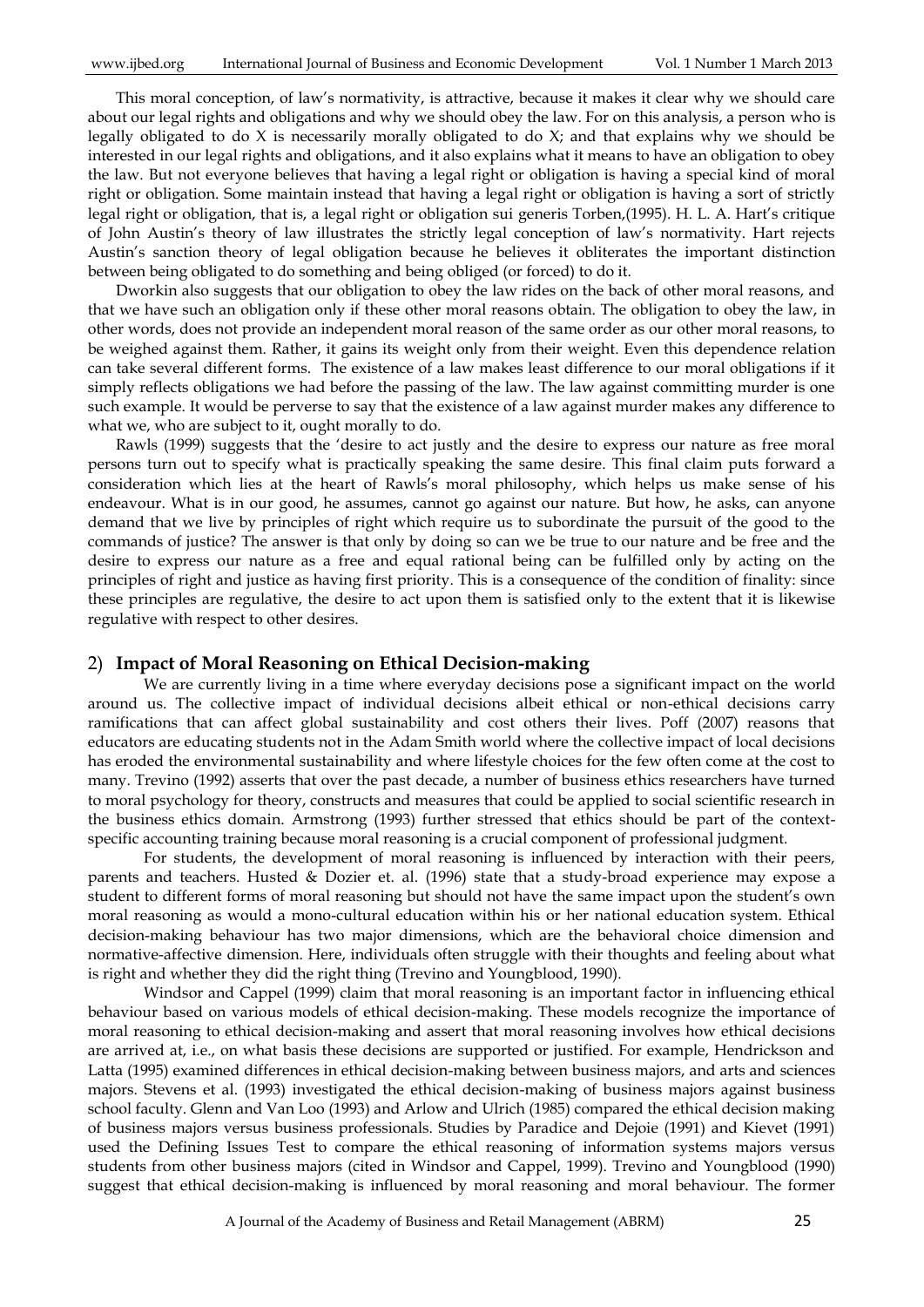refers to the cognitive processes people use in making ethical decisions while the latter denotes what individuals do in ethical dilemma situations.

Fulmer and Cargile (1987) conducted an early study on ethical decision-making in accounting education, which investigated whether senior accounting students who had been exposed to the American Institute of Certified Public Accountants (AICPA) Code of Professional Ethics were more or less likely to view business practices in ethical terms than senior business students in other majors. The research used a sample of business students with various majors enrolled in a senior business policy course and concluded that accounting students had higher levels of moral perception. The researchers attributed the differences between the accounting students and other majors to the accounting students' exposure to the AICPA Code of Professional Ethics Wilhelm and Czyzewski, (2006).

However, the recent increase in plagiarism offences among students is leading to a questionable impasse as to whether their commitment towards integrity in learning and honesty is facing a decline. Guilli et al. (2007) cited evidence from a research conducted by a magazine that over 50% of Canadian students participating in a University of Guelph survey admitted to serious violations of ethical standards in their studies including plagiarism and other forms of cheating Poff, (2007). Thus, the public at large is dubious as to whether business students who graduate to take their respective places in the working world as business leaders will be able to lead in a sincere, trustworthy and honest way.

### **Research Methodology**

To measure the impact of moral reasoning on law and ethical decision making, path regression analysis and the extension of the regression model is used to test the fit of the correlation matrix against two or more causal models in this study. Path analysis will provide estimates of the magnitude and significance of the hypothesized causal connections between the chosen sets of variables.

Based on the literature review, the research questions for our study are:

- P1: Does moral reasoning affect business majors' perception of law?
- P2: Does moral reasoning affect ethical decision-making?
- P3: Does the gender of business majors affect moral reasoning?
- P4: Does the religion of business majors affect moral reasoning?
- P5: Does the age of business majors affect moral reasoning?
- P6: Does the knowledge of moral affect moral reasoning?
- P7: Does the knowledge of ethics affect moral reasoning?

### **Data Collection**

This paper focuses on a set of qualitative data using path regression analysis with data drawn from business majors at institutions of higher learning in the Klang Valley. The study is conducted through survey research consisting of two parts: (a) demographic information and (b) moral reasoning on law and ethics. In the questionnaire, demographic information about gender, nationality, religion, races, and study of moral and knowledge of ethics are included in Section A.

To investigate the impact of moral reasoning on law, the following questions are asked by using the Likert's scale in Section B:

- 1. I obey all laws that are enforced in my country
- 2. I will accept sanctions imposed for my wrongdoing or when I breach any laws/regulations.
- 3. It is morally wrong to commit a criminal offence (e.g., killing someone, causing harm or injury, etc.)
- 4. If my friend is in an abusive relationship, I might be required by the duty of loyalty to report the abuse to the police because I know that my friend's life depends on it.
- 5. If I am a law-abiding person, then I am being ethical.
- 6. Moral facts also determine the existence and content of law.
- 7. Furthermore, moral reasoning and ethical reasoning are also investigated in Section B by using the following questions:
- 8. My ability to distinguish between right and wrong will prevent me from committing ethical misconduct at my workplace.
- 9. I will behave ethically at all times to avoid being punished.
- 10. When faced with conflicts of interest, I will rely on my moral reasoning to make the correct ethical decision even though it may not be in my best interest.
- 11. Making an ethical decision is not the same as making the right decision.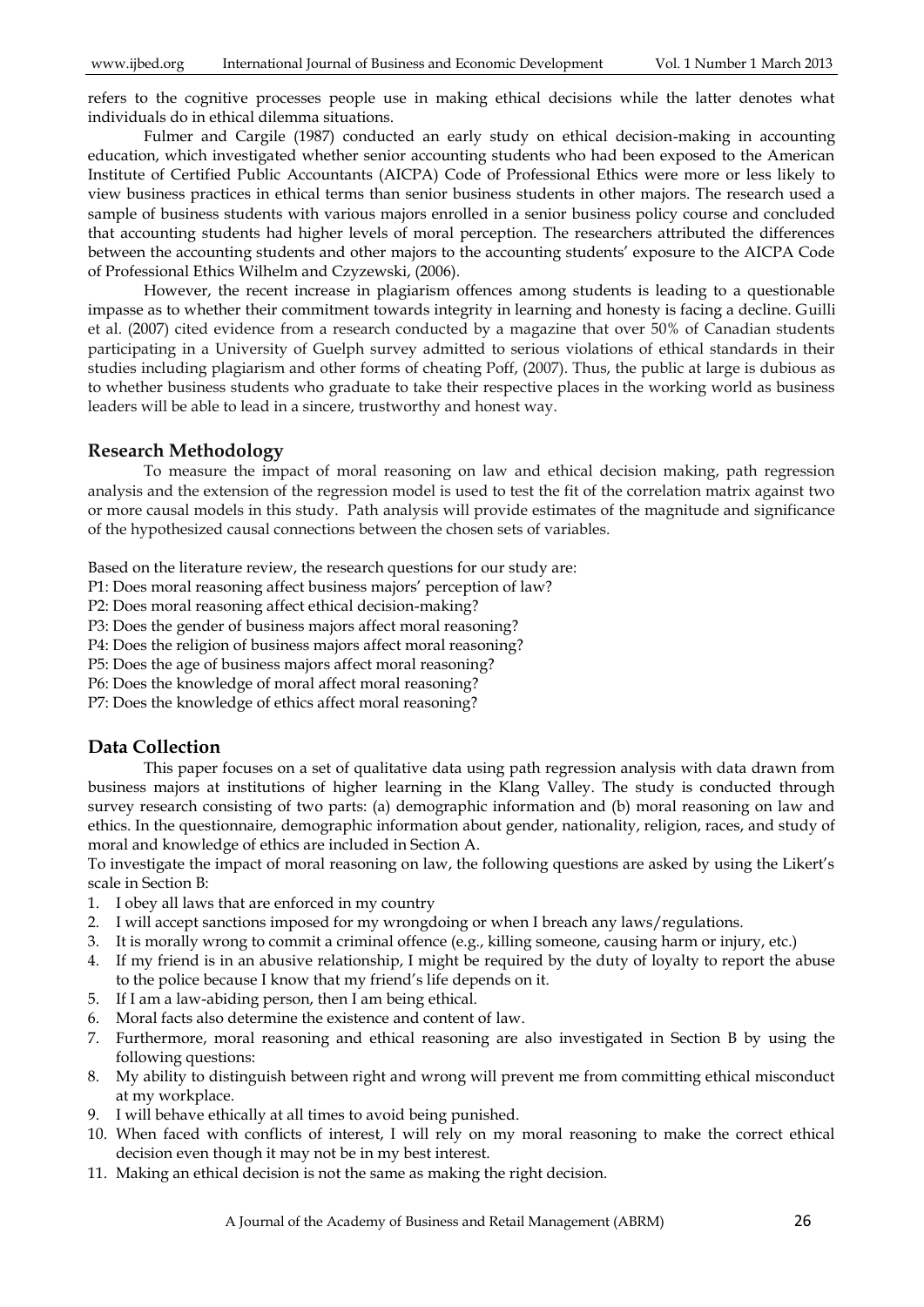- 12. When faced with a moral question, I will stop to think carefully on what should be done to ensure that I behave ethically.
- 13. When faced with a moral question, I will act impulsively without considering whether my actions are ethical or not.

### **Figure 1: General Path Regression Model for Moral Reasoning (Appendix I)**

The general path regression model for the impact of moral reasoning is considered and specified by the following general equations:

| Equation 1: | Moral reasoning = $b_{10} + b_{11}$ * gender + $b_{12}$ * religion + $b_{13}$ * age + $b_{14}$ * knowledge of moral and ethics + $e_1$ |
|-------------|----------------------------------------------------------------------------------------------------------------------------------------|
| Equation 2: | Law = $b_{20}$ + $b_{21}$ * Moral reasoning + $e_2$                                                                                    |
| Equation 3: | Ethics = $b_{30}$ + $b_{31}$ * Moral reasoning + $e_3$                                                                                 |
| Equation 4: | Ethics = $b_{40+}b_{41}$ * Law                                                                                                         |

To investigate relationships among the above variables, correlation and asymptotic covariance matrices are used in the analysis. For the investigation of the reliability of the measurements, KMO and Bartlett's test is applied. Path regression analysis is used to build the impact of moral reasoning on law and ethics in this study. Based on the research questions in the literature review section of this study, the following hypotheses are constructed to meet the objectives of this study:

# **Hypotheses**

**Hypothesis 1:** Gender of student to moral reasoning is significant.

**Hypothesis 2:** Religion of student to moral reasoning is significant.

**Hypothesis 3:** Age of student to moral reasoning is significant.

**Hypothesis 4**: Moral and ethics studies to moral reasoning are significant.

**Hypothesis 5:** Moral reasoning is a significant variable for the perception of law.

.**Hypothesis 6:** Moral reasoning is a significant variable for ethical decision-making.

**Hypothesis 7:** Ethics is a significant variable for the perception of law.

# **Research Findings**

Initially, 131 responses were obtained. However, the elimination of 2 responses due to incompleteness resulted in a final usable sample size of 129. Based on the 129 responses in this study, the summary of demographic information of the business majors' is presented in Table 1 below.

| Age       |        |        | Religion |           |       |          |        | Total |
|-----------|--------|--------|----------|-----------|-------|----------|--------|-------|
|           |        |        | Muslim   | Christian | Hindu | Buddhist | Others |       |
| $20 - 25$ | Gender | Female | 9        |           | 7     | 24       |        | 52    |
|           |        | Male   | 8        | 18        | 9     | 35       | 5      | 75    |
|           | Total  |        | 17       | 27        | 16    | 59       | 8      | 127   |
| 26-30     | Gender | Female |          |           |       |          |        |       |
|           |        | Male   |          |           |       |          |        |       |
|           | Total  |        |          |           |       |          |        |       |

**Table 1: Gender \* Religion \* Age Cross Tabulation**

As would be expected with first-year and second-year courses, the majority of students were below the age of 25 (98.44%). Gender was slightly imbalanced with 42% of respondents being females and 58% males. A large majority of the respondents are Buddhists (46%) while Christians is 21% and Muslim, Hindu and others are 13%, 10% and 6%, respectively.

The percentage of respondents' knowledge on moral and ethics are presented in Table 2 below. According to our survey, more than 83% of the respondents have undertaken moral studies and ethics as part of their modules in the university.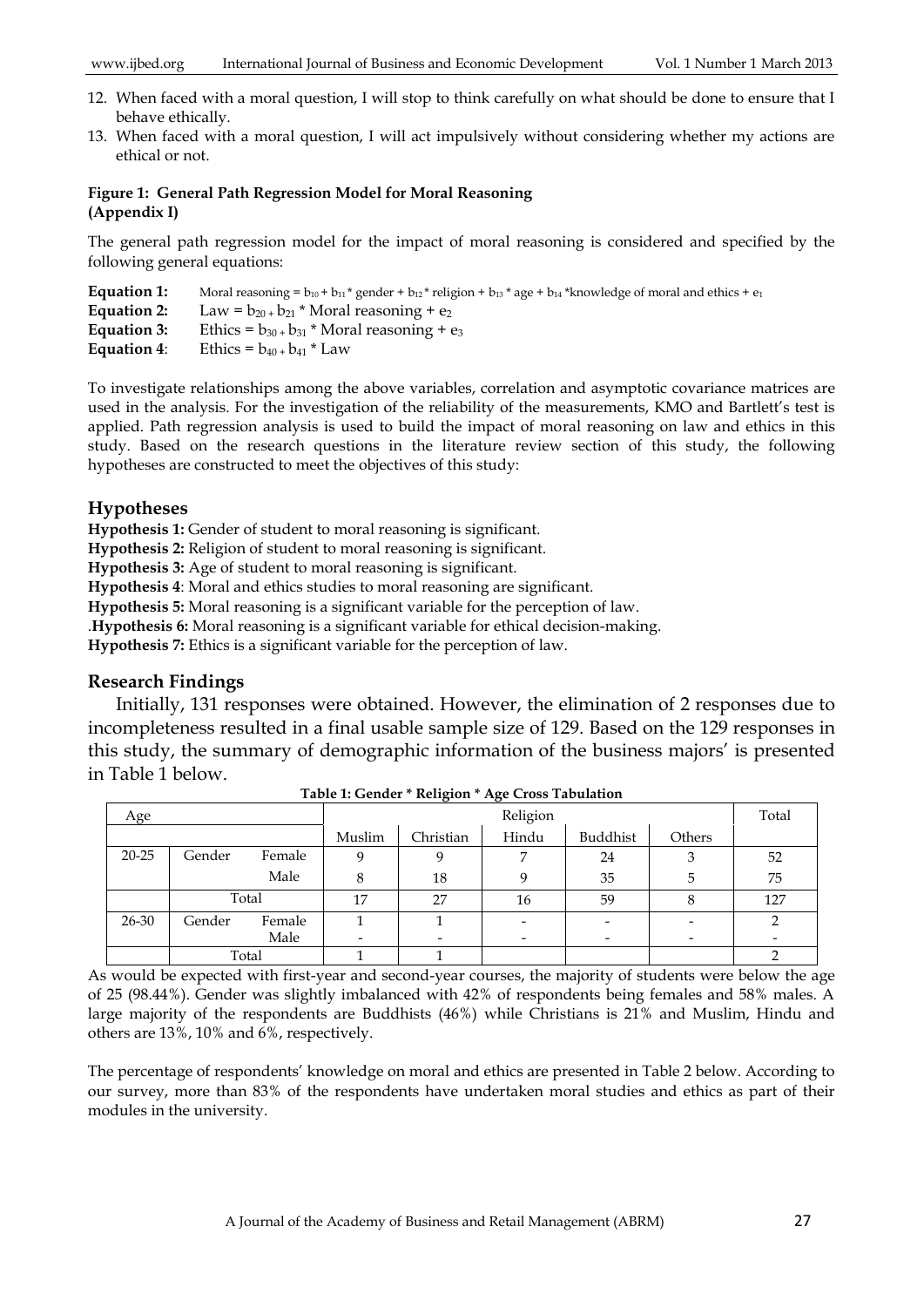| THEIR SERVICE ON MILE WILL ENTIRE THIS HARD HARD              |     |     |              |  |  |  |
|---------------------------------------------------------------|-----|-----|--------------|--|--|--|
|                                                               | Yes | No  | <b>Total</b> |  |  |  |
| Have you studied the Moral Subject as part of your school     |     |     |              |  |  |  |
| curriculum?                                                   | 83% | 17% | 100%         |  |  |  |
| I have knowledge of ethics, which was taught during my course |     |     |              |  |  |  |
| of study in the university                                    | 84% | 16% | 100%         |  |  |  |

**Table 2: Moral Studies and Ethical Knowledge** 

Before running the path regression analysis, the requirements of reliability check is measured. To check the reliability of the variables, KMO and Bartlett's test is used in this study. The results in Table 3 below show that these variables are at an acceptable level of reliability Nunnally, (1967) for the chosen variables. KMO measure of sampling adequacy measures the proportion of variance in the variables that might be caused by an underlying factor. Statistically, it tests whether the partial correlations among variables are small.

According to the KMO values criteria, more than 0.5 can be considered mediocre and more than 0.7 is considered good. Thus, the following table shows that our variables are significantly acceptable as a result of the reliability test. Therefore, path regression analysis is continued to find the moral reasoning impact model.

#### **Table 3: KMO and Bartlett's Test**

| Kaiser-Meyer-Olkin (KMO) Measure of Sampling Adequacy. | .722               |         |
|--------------------------------------------------------|--------------------|---------|
| Bartlett's Test of Sphericity                          | Approx. Chi-Square | 367.154 |
|                                                        | df                 | 66      |
|                                                        | Sig.               | .000    |

Path regression analysis in this section uses two stages. At the first stage, the impact of the student's demography on moral reasoning is calculated. Consequently, the impact of moral reasoning on law and ethical decision-making is measured at the second stage.

Table 4 below shows the first stage results of path regression analysis. The results denote that gender differences, and knowledge of moral and ethics are effective and have significant impact on moral reasoning. The negative results of path regression coefficient for gender differences mean that males have less impact than females on moral reasoning. The results of knowledge on moral and ethics also highlighted that moral subject studies and ethical knowledge taught in institutions of higher learning are important for moral reasoning.

Surprisingly, although religion and age are important factors for moral reasoning, these variables are not significant in this study. Therefore, **Hypothesis 1 and Hypothesis 4** (H1, H4) are supported but **Hypothesis 3 and Hypothesis 4** (H3, H4) are not supported in this study.

| Table 4: Path Regression Results of Gender, Religion, Age and Knowledge of Moral and Ethics |  |  |
|---------------------------------------------------------------------------------------------|--|--|
|                                                                                             |  |  |

| Equation | Variables | Path         | Significance t | Significance F | $R^2$ |
|----------|-----------|--------------|----------------|----------------|-------|
|          |           | Coefficients | $(p-value)$    | (p-value)      |       |
|          |           |              |                |                |       |
|          | Gender    | $-.281**$    | .002           | .009           | .103  |
|          | Religion  | .025         | .788           |                |       |
|          | Age       | $-.097$      | .272           |                |       |
|          | МE        | $.162*$      | .079           |                |       |

Note: \* significant at 10 percent level

\*\* significant at 5 percent level

\*\*\* significant at 1 percent level

The effect of moral reasoning on law and ethical decision-making are analyzed in path regression 2 and 3. Path regression results and path diagram for moral reasoning are presented in Table 5 and Figure 2, respectively. It is clear that moral reasoning is important and significant for law and ethical decision-making among which the impact of moral reasoning on law is higher as compared to ethical decision-making. Therefore, for **Hypothesis 5 and Hypothesis 6** (H5, H6), we can conclude that the impact of moral reasoning is important for law and ethical decision-making.

A Journal of the Academy of Business and Retail Management (ABRM) 28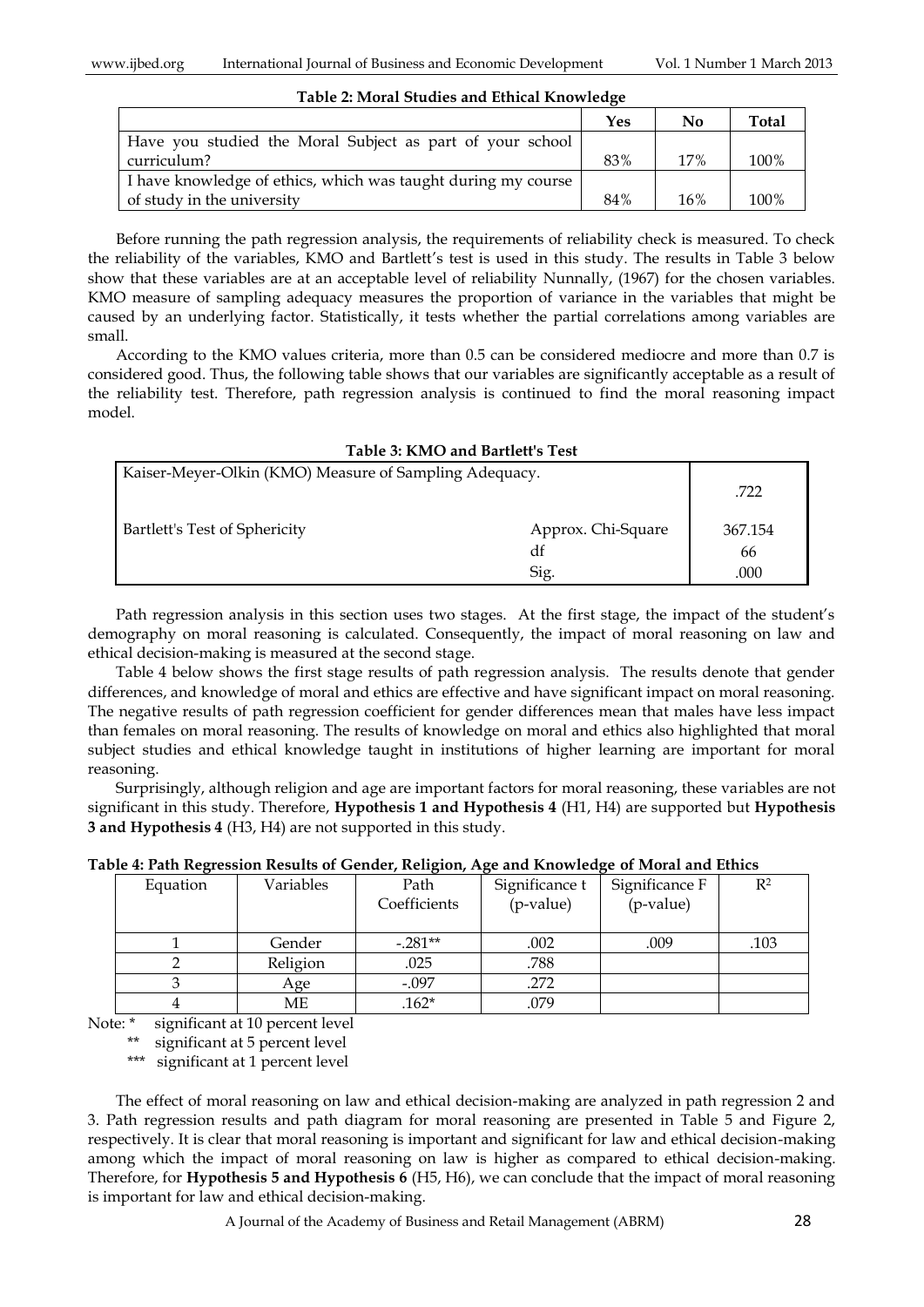| Equation | Dependent   | Independent | Path         | Significance t | Significance | $R^2$ |
|----------|-------------|-------------|--------------|----------------|--------------|-------|
|          | Variables   | Variable    | Coefficients | (p-value)      |              |       |
|          |             |             |              |                | (p-value)    |       |
|          |             |             |              |                |              |       |
|          |             |             |              |                |              |       |
|          | Law         | Moral R     | $0.785***$   | 14.4           | 0.000        | 0.617 |
|          | Ethical D M | Moral R     | $0.815***$   | 15.9           | 0.000        | 0.664 |
| 3        | Ethical D M | Law         | $0.419***$   | 5.237          | 0.000        | 0.175 |

**Table 5: Path Regression Results of Moral Reasoning on Law and Ethical Decision-Making**

Note: \* significant at 10 percent level

\*\* significant at 5 percent level

\*\*\* significant at 1 percent level

Moreover, whether ethics is important for law is also investigated by using **Hypothesis 7** (H7). The results of path regression analysis show that ethics has a high significant value and a positive impact on business majors' students' perception of law with regards to decision-making.

### **Figure 2: Path Analysis Diagram for Moral Reasoning and Decision-Making (Appendix II)**

### **Discussion & Implications**

### **1) Impact of Gender, Knowledge of Moral and Ethics, Age and Religion on Moral Reasoning**

Our study examined whether gender, and the knowledge of moral and ethics among business majors pose an impact on their moral reasoning. The findings of path regression analysis indicate that gender differences have a significant impact on the moral reasoning of business majors as shown in Table 4 above. The study further implies that male students have significantly lesser impact on moral reasoning as compared to female students. Ameen, Guffey & McMillan (1996) support this finding by stating that men seek competitive success with rewards such as money, career advancement and power. Hence, they are more likely to break the rules of conduct because they consider the pathways to achievement as healthy competition (Betz et. al., 1989). This is in contrast with women who emphasize more on performing the assigned tasks efficiently and effectively while promoting harmonious work relationships at the workplace. Consequently, women tend to rely more on moral reasoning to make morally right decisions as they usually intend to obey the rules and show less interest in money and power. Likewise, family upbringing, responsibilities, personal traits and society's perception of a woman's role in her family and workplace may pose an effect on how she approaches a situation that expects her to be morally right.

Shaub (1994) stated that in his study of 91 auditing students and 207 auditors, women who had higher grade point averages demonstrated a higher level of moral reasoning as compared to their male counterparts. However, a study by Alansari (2002) on 189 undergraduate students from the College of Education, Kuwait University found that there were no gender differences in moral reasoning. As more women enter the workplace, men and women in a given occupation will exhibit the same ethical development in order to fulfil their professional and work responsibilities as gender roles are driven by the surrounding environment (Betz et al., 1989). Since the nature of work shapes behaviours through the structure of rewards, men and women respond similarly to the same occupational environment (Ameen et al., 1996). Hence, the impact of gender differences on moral reasoning may cease to be significant. This could be due to the fact that women in the current world of rapid globalisation have become more empowered and can uphold various responsibilities including the role of a financial provider without breaking a sweat. Hence, the separation between the role of men and women as conveyed by our ancestors may not seem to be visible now due to the existence of a fine line between a male and female's role in the family.

The findings of our study also suggest that knowledge of moral and ethics pose a significant impact on the moral reasoning of business majors. Poff (2007) rationalizes that a study conducted by Bok (2006) showed that majority of students look for courses in moral reasoning and ethical leadership as part of undergraduate education to help them develop as moral agents. This means that students consider the study of moral and ethics to help them grow as morally sound individuals.In order to develop individuals with a strong sense of moral reasoning, the national education curriculum in Malaysia incorporates Moral Studies as a subject in the primary and secondary school levels. In addition to that, it is mandatory for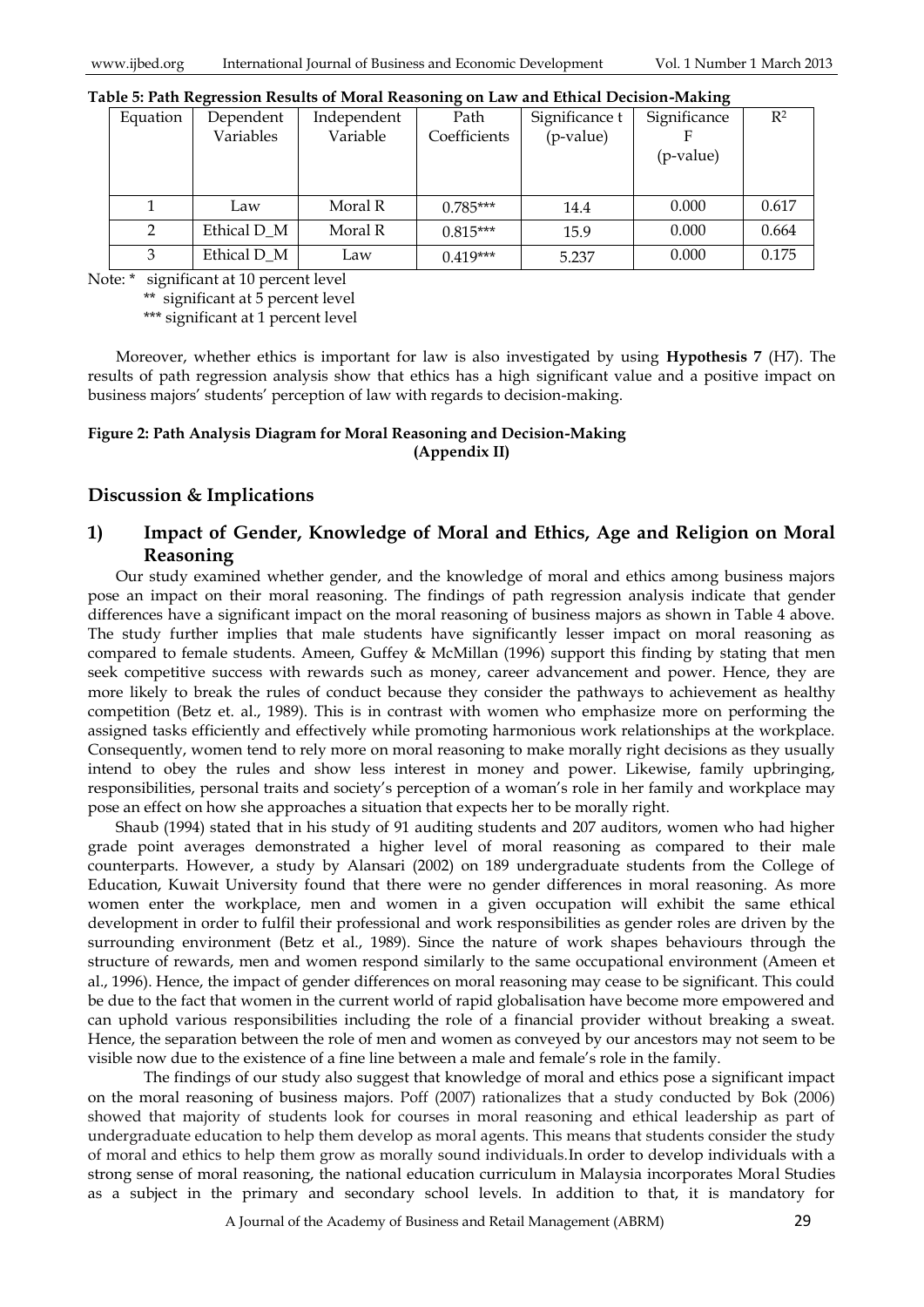undergraduates in higher learning institutions in Malaysia to study Moral Studies as one of the criteria for graduation. This is further supported by Shaub (1994) who proposed that students who had taken ethics courses demonstrated higher levels of moral reasoning as compared to those who had not taken the courses.

Poff (2007) conferred that students have articulated their concerns in her class discussion that while everyone recognized that the behaviour of leaders and senior managers within scandal-fraught companies was morally wrong, that particular recognition did not provide business students with the critical capacity to evaluate choices which had moral import on a daily basis. However, this is in contrast with Wilhelm and Czyzewski (2006) who argue that the assumption that business schools are adequately preparing its graduates to grapple with the complexities of ethical leadership in the business environment is questionable. Hence, the need to educate and inculcate moral reasoning abilities in the current generation who are the future leaders of tomorrow has become more apparent now as compared to a decade ago. This is supported by Mayhem and King (2008) who are of the opinion that courses containing explicit moral content, offering consistent supportive learning environments and creating opportunities for critical reflections may enhance the development of moral reasoning.

The results of this study demonstrate that age does not have a significant impact on the moral reasoning abilities of business majors as shown in Table 4 above. This is supported by Shaub (1994) whose study showed that age, demography traditionally linked to moral reasoning, does not significantly affect moral reasoning. The results of his study is consistent with Rest's (1986) a contention that the moral development of a person grows as long as the person is in school and will tend to stabilize at whatever points he ceases his education. Rest further concluded that adult subjects who ended their formal education many years ago tend to have about the same scores as students currently at the same level of formal education.However, this is in contrast with a research conducted by Trevino (1992), which exhibited that age and education lead to significant differences in moral reasoning.

An individual's personal views and values are often connected to the individual's religious background. How an individual perceives and reacts in a particular situation may depend on the religious beliefs that he or she has grown up with. However, as displayed in Table 4 above, the results of our study conclude that religion does not significantly impact the moral reasoning of business students, which will eventually affect ethical decision-making. According to Weaver and Agle (2002) question that although a particular religion may have ethical implications, one wonders if these implications can actually affect business behaviour of that religion's adherents. Further, empirical research in the field of psychology and sociology of religion indicates that religion does not automatically lead to ethical behaviour Batson, Schoenrade & Ventis, (1993); Hood, Spilka, Hunsberger & Gorsuch, (1996) cited by Weaver & Agle, (2002). This is in contrast with the results of a study conducted by Burks and Sellani (2008). According to the study, religious affiliation appears to make a difference in a person's ethical values as many aspects of religious affiliations are similar, including the acceptance of a higher calling in an individual's life. However, the study also found that the level of commitment does not correlate with ethical values. In other words, the level of commitment to religious teachings is not as important as simply accepting a religion in one's life.

#### **2) Impact of Moral Reasoning on Law**

In Law's Empire, Richard Wasserstrom (1999) identifies three positions that might be adopted concerning the character of the obligation to obey the law. The relation between the supposed duty to obey and our other moral reasons expressed by being imprecise and clearly too strong if it implies that obedience to the law is always obligatory, even when the law demands conduct that is unquestionably immoral. It cannot be the case that turning in a runaway slave in the pre-Civil War U.S. was morally required, or that harboring a Jew in Nazi Germany was morally forbidden. But if being imprecise is merely claiming that one has an absolute moral obligation to obey those laws that demand actions which one is morally obligated to perform, it seems tautological: of course we are morally obligated to do what we are morally obligated to do.

Therefore, the existence of a law always provides a moral reason to act as the law demands, and this reason must always be taken into the balance of reasons when deciding what to do. But the obligation to obey the law need not generate a winning reason to act as the law demands, because other moral reasons might outweigh it. On this account, the law requiring the turning-in of runaway slaves provided a moral reason to turn in slaves, but a reason that could (and probably would) be outweighed by other moral reasons (such as reasons not to act on prejudices, or reasons to help those in need, or reasons to save lives when possible).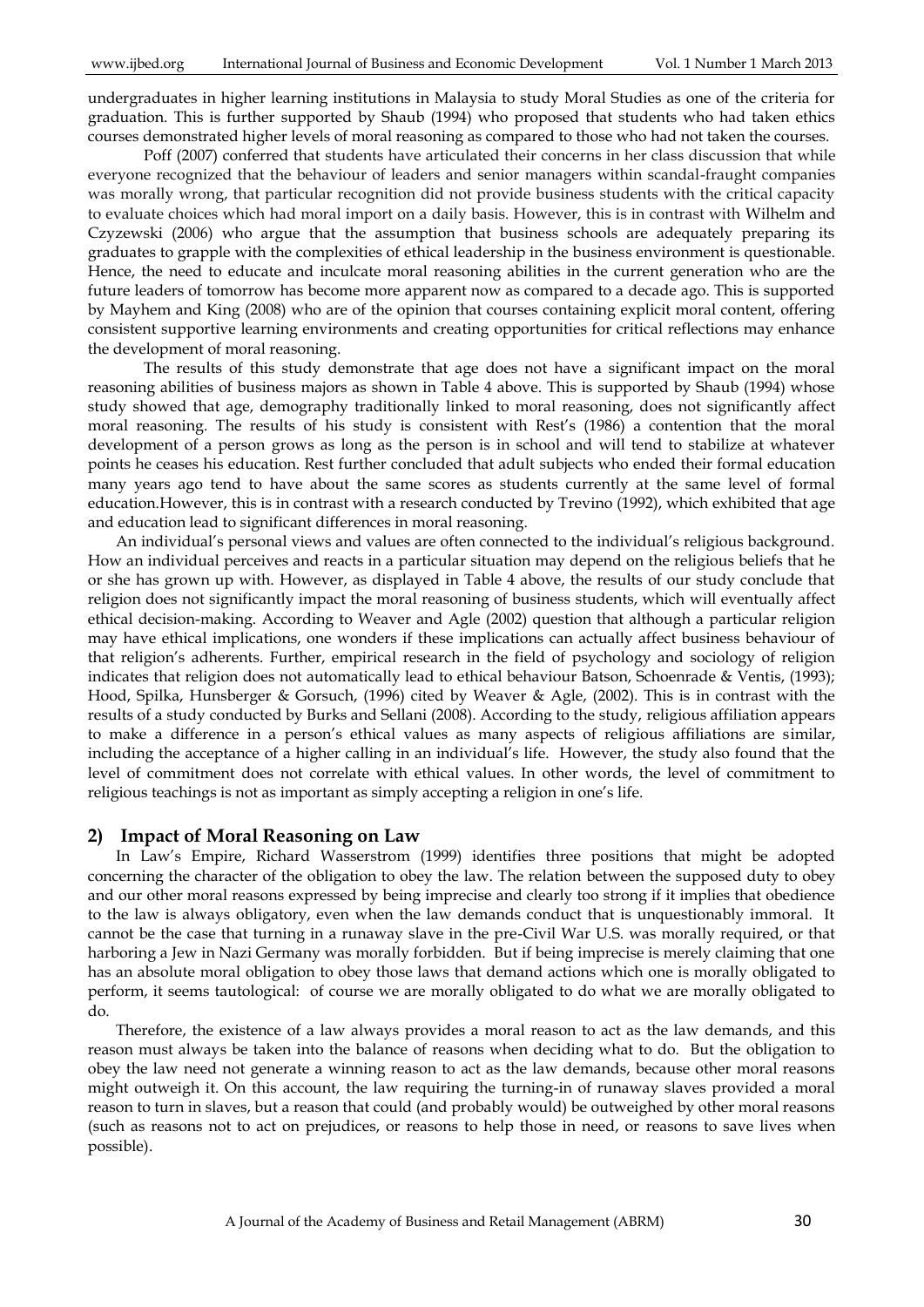The results of our study on Table 5 show that moral reasoning is a significant variable for law which was further supported by Table 4 where variables of gender and knowledge of moral values and ethics have positive impact on the business majors' students. Equation 1 on Table 5 reflects that moral reasoning is significant at 1 per cent level on law and this can be supported by Ronald Dworkin (1986) who averred that a political authority, or state, is in the business of ensuring compliance with its dictates by means of the official use of coercive power. A state is morally legitimate only if it is justified in using coercion as a means of ensuring compliance with its laws. But, Dworkin insists, the use of such coercion is justified only if there is a general moral obligation to obey the law. Thus any argument for the legitimacy of the state must demonstrate the existence of a general obligation to obey the law. Dworkin argues that there are at least possible legitimate states, because there are attainable circumstances under which such an obligation would obtain. The obligation to obey the law is, according to Dworkin, an "associative" obligation. He defines associative obligations as "special responsibilities social practice attaches to membership in some biological or social group, like the responsibilities of family or friends or neighbours." They are, on Dworkin's view, moral obligations - they provide moral reasons for action.

### **3) Impact of Moral Reasoning on Ethical Decision-making**

With the growing interest and debate surrounding globalization, no one can underestimate or ignore the crucial role of the perception of ethical behavior of business and of exercising moral judgment Ahmed, Chung and Eichenseher, (2003). According to Elm and Nichols (1993), moral reasoning is the set of cognitive skills a person employs to reason about a moral problem. Carmel and Scott (2007) cited Kohlberg's cognitive moral development (CMD) theory in their paper, which suggested that the level of an individual's moral reasoning ability is closely linked to the eventual action taken and the action is likely to be more ethical as the level of moral reasoning ability increases. They further stated that previous research also suggests that the measurement of moral reasoning ability is a predictor of the likelihood to engage in unethical actions Kohlberg, (1976); Rest, (1979, 1986).

Our research that found moral reasoning has an impact on ethical decision-making as shown by Equation 2 in Table 5. The results of our analysis reflect that the impact of moral reasoning on ethical decision-making is significant at 1 per cent level. McNeel (1994) avers that business students function at lower levels of moral reasoning than from most other majors McNeel, (1994). This means that business students may be more inclined to reach decisions by excluding moral reasoning and failing to consider the moral implications of their decisions. This may be envisaged by the growing incidence of ethical malpractices currently being observed as business student matriculate into actual business practice Schmidt, Ms Adams & Foster (2009). Hence, Shaub (1994) suggested that accounting educators can influence the moral reasoning of the profession by recruiting and retaining bright students, particularly women and by designing ethics education interventions that will help accounting students incorporate more than simply rules in making ethical decisions. However, whether these actions can alleviate the constant occurrence of financial scandals worldwide is still questionable as more business graduates enter the working world with the intention of earning higher income brackets and achieving corporate success at the expense of moral reasoning and ethical judgements.

#### **Conclusion**

Law and ethics are paramount to business professionals in the business world. Ethics, also known as moral philosophy, is a branch of philosophy that addresses questions about morality that is, concepts such as good and evil, right and wrong, virtue and vice, justice and crime Thurasingam & Sivanandan, (2012). Hence, the bearing that moral reasoning has on ethical decision-making has become increasingly important amongst the many stakeholders in business, which is consistent with the findings of our study that moral reasoning has a significant impact on ethical decision-making of business majors. This is because an individual's ability to morally reason a particular ethical dilemma or situation eventually influences the action, which is most likely to be taken.

Our study also concluded that gender differences, and knowledge of moral and ethics have a significant impact on moral reasoning. However, the impact of gender differences on moral reasoning may not be as obvious in the near future as the role of men and women in business have become increasingly similar. In the current world of globalization, climbing up the corporate ladder to success is dependent on one's ability to work and communicate efficiently and effectively, regardless of gender. Previous research has proven that knowledge of moral and ethics has influenced the moral reasoning ability of business students who have undertaken moral and ethics course as compared to students who had not taken the courses. Nevertheless, to what extent these courses have prepared business students to handle the complex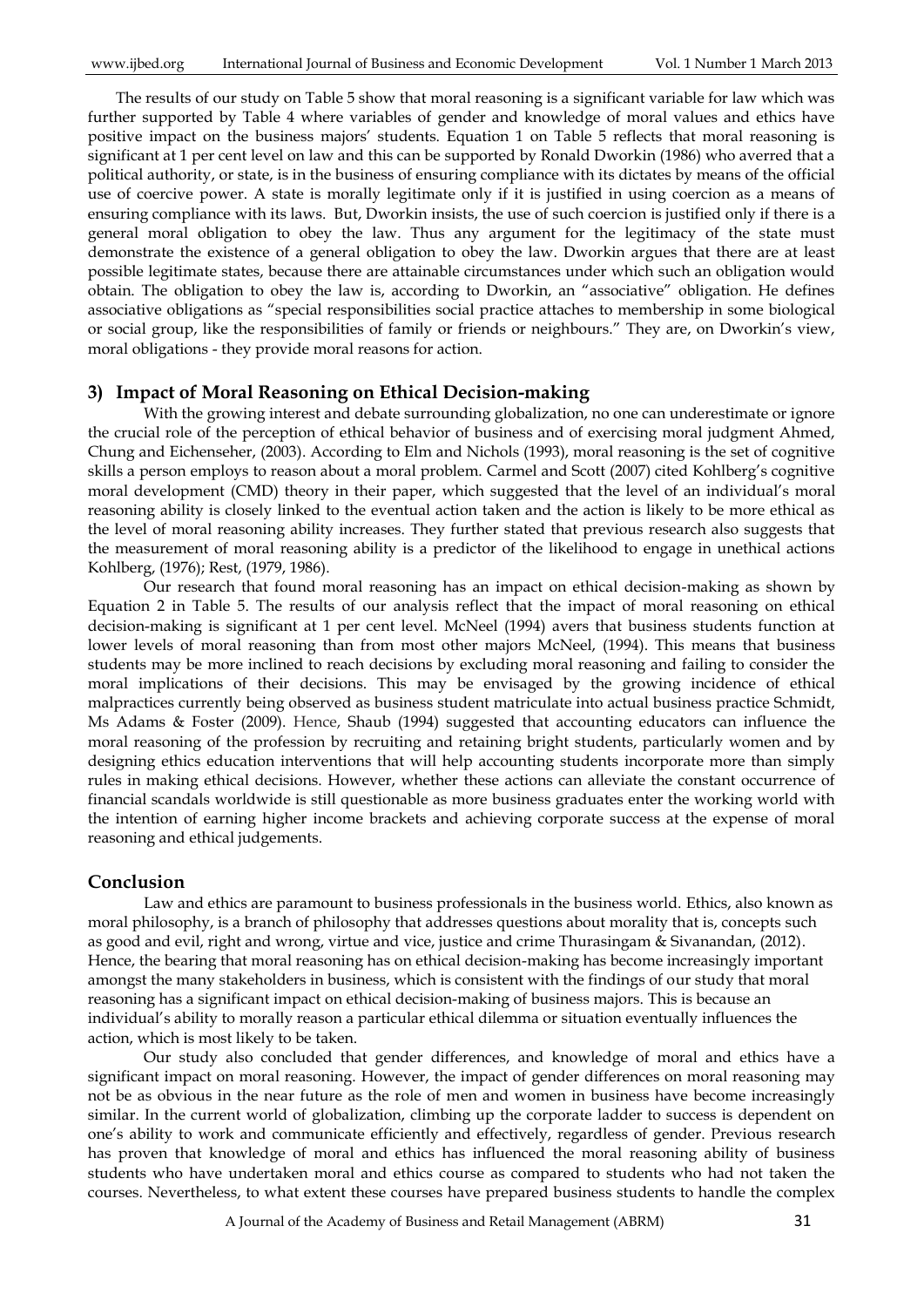issues in a constantly evolving business environment still remains to be seen. On the other hand, differences in age and religion do not significantly affect the moral reasoning of business majors.

## **References**

Ameen, E. C., Guffey, D. M. & McMillan, J. J. (1996), Gender Differences in Determining the Ethical Sensitivity of Future Accounting Professionals, *Journal of Business Ethics,* 15(5), pp. 591 – 597.

Armstrong, M. B. (1993). Ethics and Professionalism in Accounting Education: A Sample Course, *Journal of Accounting Education*, 11, pp. 77-92.

Austin, John, The Province of Jurisprudence Determined, Indianapolis/Cambridge 1954.

Betz, M., O'Connell, L. & Shephard, M. (1989). Gender Differences in Productivity for Unethical Behavior, *Journal of Business Ethics*, 8, pp. 321–324.

Buller, P. F., Kohls, J. J. & Anderson, K. S. (1991). The Challenge of Global Ethics, *Journal of Business Ethics*, 10(10), pp. 767–775.

Carmel, H. & Scott, W. (2007). Does Marketing Attract Less Ethical Students? An Assessment of the Moral Reasoning Ability of Undergraduare Marketing Students. *Journal of Marketing Education*, 29, pp. 154- 163.

Dworkin, Ronald, Law's Empire, Cambridge, MA: Harvard University Press (Belknap), 1986, pp. 190- 191.

Elm, D. R., & Nichols, M. L. (1993). An Investigation of the Moral Reasoning of Managers. *Journal of Business Ethics*, 12, pp. 817-833.

Fuller, Lon L., Positivism and the Fidelity to Law: A Reply to Professor Hart, *Harvard Law Review* Vol. 71 1958, p. 644-57.

Fulmer, W. E., & Cargile, B. R. (1987). Ethical Perceptions of Accounting Students: Does Exposure to a Code of Professional Ethics Help? *Issues in Accounting Education*, 2, pp. 207-219.

Harris, J.W., 1980, Legal Philosophies, London; Butterworths

Hart, H. L. A., The Concept of Law, Oxford 1961; Hart, H. L. A., Essays on Bentham, Oxford 1982.

Hart, H. L. A., Positivism and the Separation of Law and Morals, *Harvard Law Review Vol.71* 1958, p. 603.

Husted, B. W., Dozier, J. B., McMahon, J. T. & Kattan, M. W. (1996). The Impact of Cross-National Carriers of Business Ethics on Attitudes about Questionable Practices and Form of Moral Reasoning, *Journal of International Business Studies,* 27(2), pp. 391–411.

John Rawls, 1921, 1999; A Theory of Justice, Cambridge: Harvard University Press

Kelsen, Hans, General Theory of Law and State, Cambridge, Massachusetts [1960].

Mayhew, M. J. & King, P. M. (2008), How Curricular Content and Pedagogical Strategies affect Moral Reasoning Development in College Students, *Journal of Moral Education,* 37(1), pp. 17–40.

- McNeel, S. P. (1994). College teaching and student moral development, in: J. Rest & D. Narvaez (Eds) *Moral development in the professions: Psychology and Applied Ethics* (Hillsdale, NJ, Lawrence Erlbaum), 27–49.
- Poff, D. (2007), Duties Owed in Serving Students: The Importance of Teaching Moral Reasoning and Theories of Ethical Leadership in Educating Business Students, *Journal of Academic Ethics*, 5 (1), pp. 25 – 31.

Raz, Joseph, The Authority of Law, Oxford 1979, Ch. 3;

Raz, Joseph, Authority, Law and Morality, The Monist Vol. 68 1985, p. 295-324.

Ross, Alf, On Law and Justice, Berkeley & Los Angeles 1959.

Burks, B. D. & Sellani, R. (2008). Ethics, Religiosity, and Moral Development of Business Students. *Journal of Leadership, Accountability and Ethics*, pp. 49–71.

Shaub, M. K. (1994). An Analysis of the Association of Traditional Demographic Variables with the Moral Reasoning of Auditing Students and Auditors, *Journal of Accounting Education,* 12 (1), pp. 1–26.

Spaak, Torben, Legal Positivism, Law's Normativity, and the Normative Force of Legal Justification, in Ratio Juris Vol. 16:4 2003, p. 469-85.

Spaak, Torben, (Review of) Rex Martin, A System of Rights Theoria, Vol. 61 1995, p. 80.

Thurasingam, A. & Sivanandan, P. (2012). Gen Y's Perception towards Law and Ethics, *Journal of Advanced Social Research*, 2(1), pp. 52–66.

Trevino, L. K. (1992). Moral Reasoning and Business Ethics: Implications for Research, Education and Management, *Journal of Business Ethics*, 11(5–6), pp. 445–459.

Trevino, L. K. & Youngblood, S. A. (1990). Bad Apples in Bad Barrels: A Causal Analysis of Ethical Decision-making Behaviour, *Journal of Applied Psychology,* 75(4), pp. 378–385.

Weber, Max, 1954, Law in Economy and Society, edited by Max R, Rheinstein, Cambridge